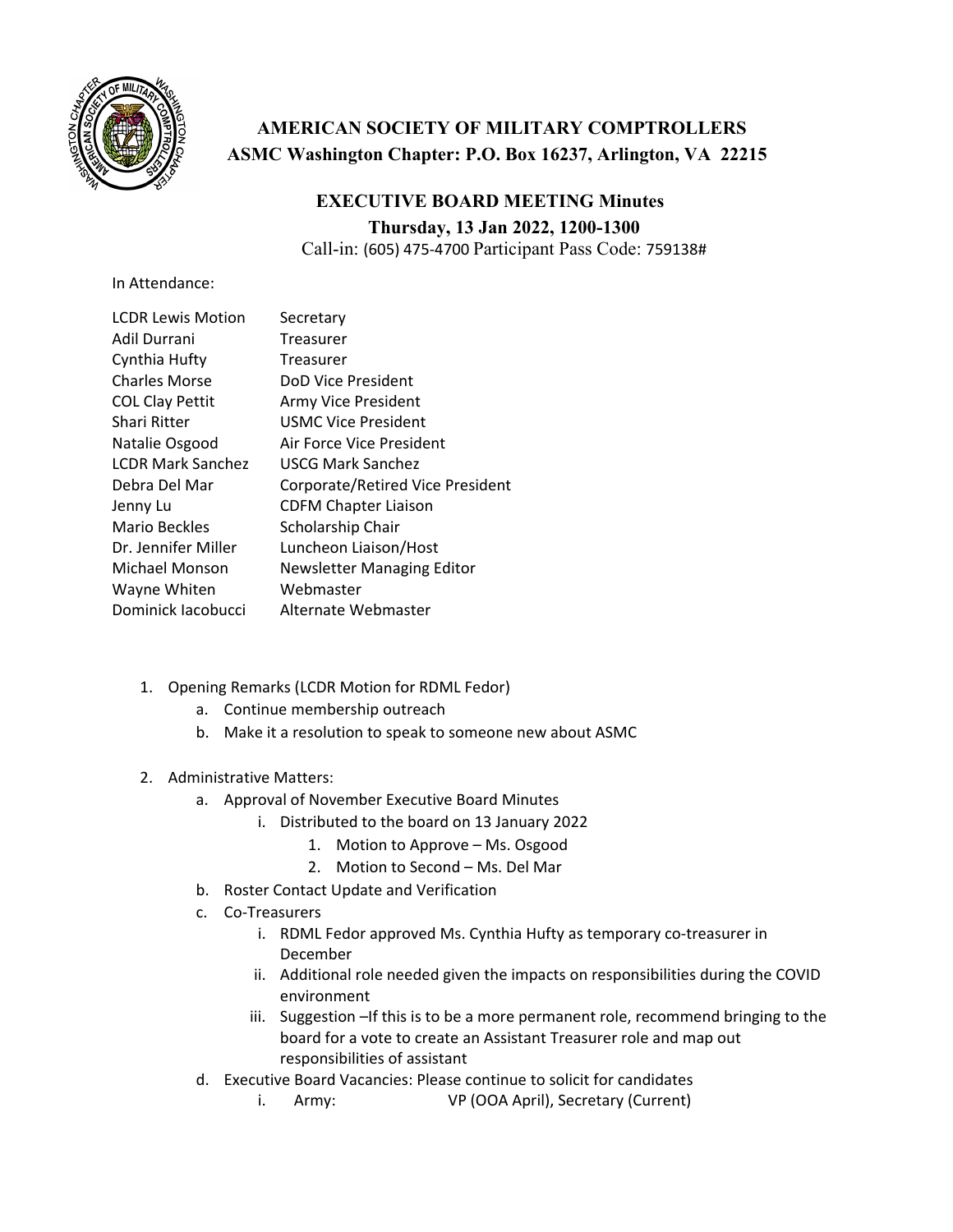- ii. Air Force: Secretary (Current; 2 candidates identified)
- iii. Marine Corps: Secretary (Current)
- iv. Navy: VP (OOA Jan)
- e. Quarterly Assessment: In‐Person, Hybrid, Virtual Member Luncheons
	- i. Continue virtual for this quarter
	- ii. Reassess hybrid/in person in next quarter
- f. Outstanding:
	- i. Upcoming Executive Board Officer cycle/elections
	- ii. Charitable Giving Sub‐Committee
- 3. Upcoming Events
	- a. January Early Careerists meeting Virtual "open mic" and path ahead
	- b. January Member meeting Panel featuring DHS ACFO Stacy Marcott, Mr. Craig Bennett (USCG) and Mr. Shannon McCullar (DHS)
	- c. February Member Meeting Air Force
	- d. March NCR PDI
		- i. 100% re-upping of all corporate sponsors at the Platinum and Gold levels
		- ii. Invitations going out for the keynote speakers this weekend
		- iii. Some events may be pre-taped for the virtual format
		- iv. Need to push for additional registration; currently 100 registrants, behind where we would like to me
		- v. "Unlimited" capacity, given the virtual format
		- vi. ALL ASMC members will be able to attend for free; \$40 for non‐members (same amount to join ASMC for 1 year)
	- e. NOTE: Special thanks to Mr. Morse, Ms. Baker, Ms. Del Mar, Mr. Norris, and all of the volunteers who contributed to making the December Holiday social an incredible event!
- 4. Treasurer's report
	- a. Working with AMEX to resolve with PayPal ‐ AMEX transactions not received in bank account since November.
		- i. Transactions coming into AMEX have temporarily been put on hold until issue resolved
	- b. Budget and Expense update will be provided by email once AMEX issue is resolved, hopefully very soon.
	- c. For Nov/Dec ‐ Reoccurring expenses and Convention Center refund of \$10,700 received (deposit for Ronald Reagan Convention Center from 2020; now free and clear from Ronald Reagan contract).
	- d. Working to respond to all Auditor requests.
- 5. Vice President Updates
	- a. Army working to find replacement VP
	- b. Navy NSTR
	- c. Marine Corps ‐ NSTR
	- d. Air Force ‐ NSTR
	- e. DoD ‐ NSTR
	- f. Coast Guard ‐ NSTR
	- g. Corporate ‐ NSTR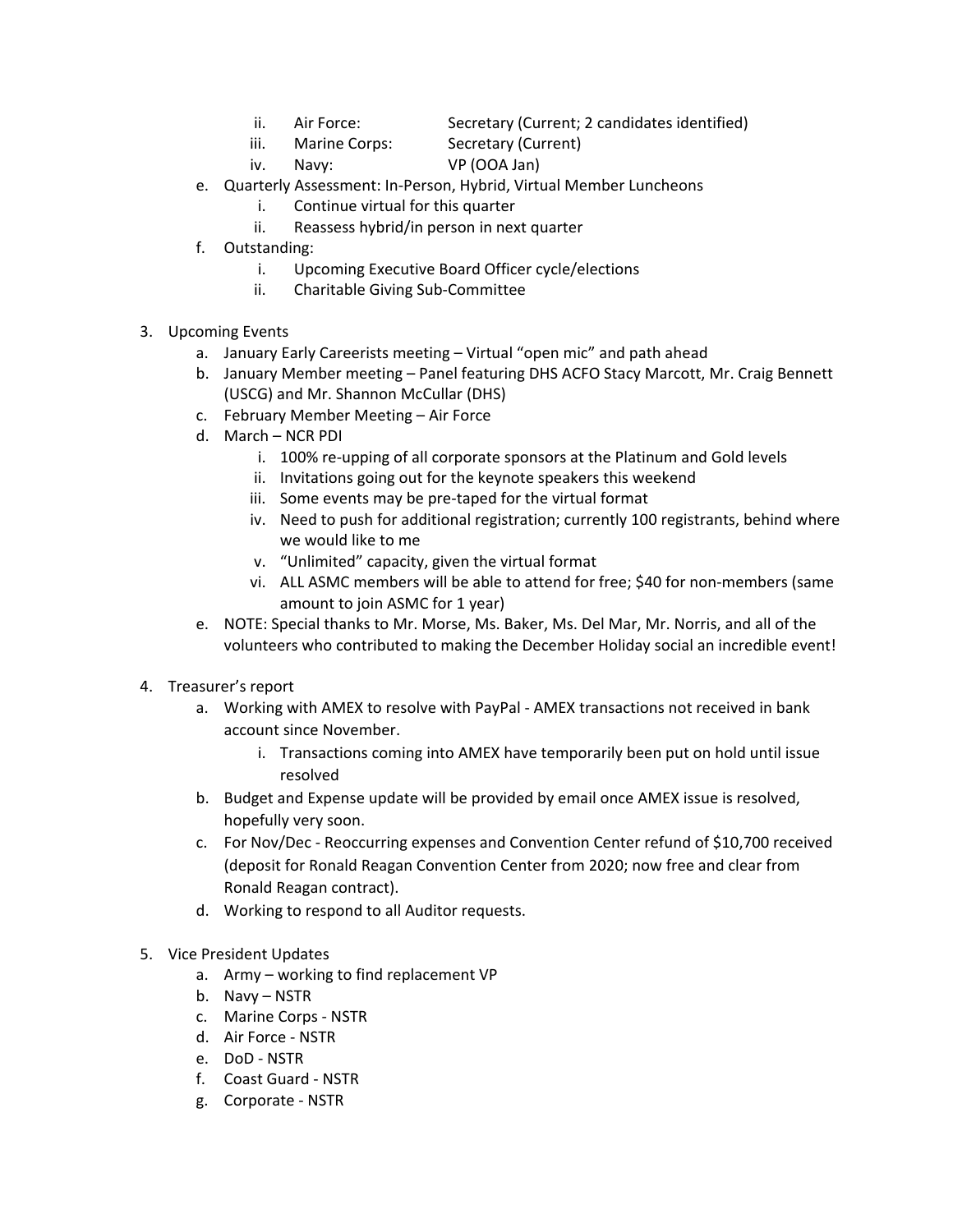- 6. Committee Updates
	- a. CDFM (Ms. Lu) 3 new CDFMs in December
	- b. Awards (Mr. Writer)
		- i. ASMC Washington Chapter Awards *(attached)*
		- ii. Deadline: 01 Feb 2022
		- iii. Task: VP's solicit respective Services for nominations
	- c. Scholarship (Mr. Beckles)
		- i. 0 scholarship applications to date
		- ii. Previous years' most applications came in after PDI
		- iii. Request President's talking points include mention of this scholarship opportunity for recognition and assistance with educational efforts.
		- iv. Scholarship applications due 15 April, announce winners at May/June luncheon
	- d. Luncheon NSTR
	- e. Training (LCDR Motion for Ms. Placek)
		- i. 24 Feb Mini Course Advanced Leadership Skills and Techniques (2.5 CPE)
		- ii. Minimum 18 people needed per session to hold course
	- f. Newsletter (Mr. Monson)
		- i. January newsletter released
		- ii. Thanks to all who contributed
		- iii. Next issue will be in March
			- 1. Ms. Del Mar to talk to Mr. Ferguson to solicit Early Careerists to submit an article for the Newsletter
	- g. Website NSTR
	- h. Audit NSTR
	- i. Competition (LCDR Motion for Ms. Kuhfahl)
		- i. Currently collecting support for competition submission
		- ii. Outstanding:
			- 1. 990 Form
			- 2. Audit Results
	- j. Community Service (LCDR Motion for Mr. Norris)
		- i. February 4, 2022 ‐ Smithsonian Digital Transcription (Virtual)
	- k. Early Careerists (Ms. Del Mar for Mr. Ferguson)
		- i. Planned path forward: every  $3<sup>rd</sup>$  meeting some type of in-person event (2 virtual morning sessions and one in-person afternoon in the 3<sup>rd</sup> month)
		- ii. Creating a slate of speakers for the full year to increase predictability
	- l. Membership
		- i. January membership expirations are 330, 10% of chapter memberships
			- 1. Recommend site reflect membership expiration dates to serve as a reminder for membership renewals
		- ii. Total membership is down 100 members from Jan 2021
		- iii. Recommend social media chair
			- 1. Abigail Zofchak has volunteered to be the communications chair, Ms. Del Mar to submit resume to the board. This position can be appointed by the Chapter President.
		- iv. Mr. Olden following up with National to ensure personal e-mails are being captured for membership